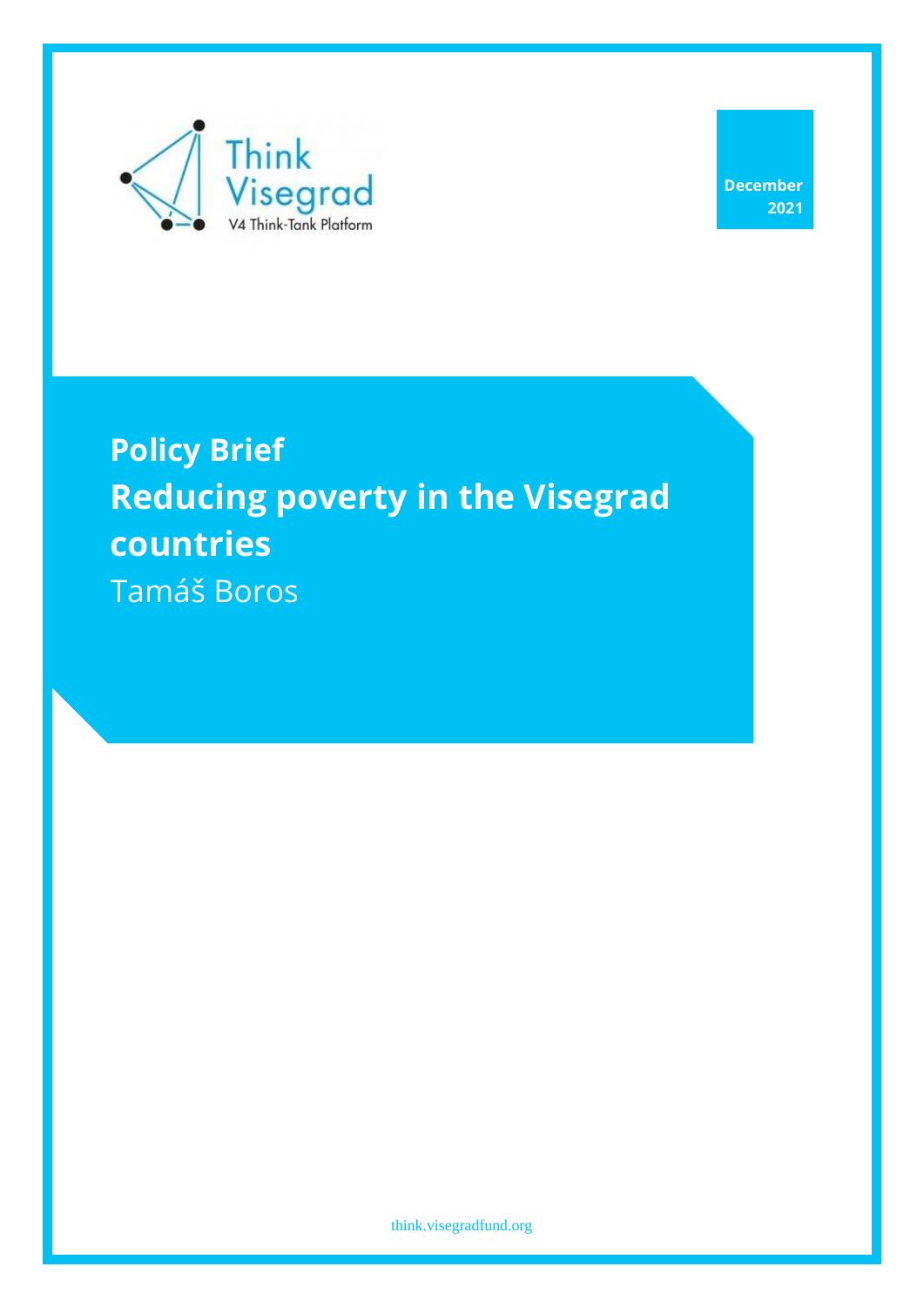

#### **Contents**

### Abstract

.

Despite the robust economic growth of the V4 countries, based on Eurostat data the poverty rate in Central and Eastern Europe is still much higher than that in the Western European countries. However, the numbers of the official measurement method of the European Union, the AROPE, could mislead policymakers as it mainly relies on relative poverty sub-indicators, which are traditionally low in post-communist countries. For that reason, we recommend the establishment of a new indicator that is capable of 1) presenting a credible picture of the situation of poverty in the Visegrad countries; and 2) is based on data that are available going back years in the other EU Member States as well. This new indicator, a composite index, could be based on the data collected annually as part of the EU SILC survey as it satisfies both of these criteria.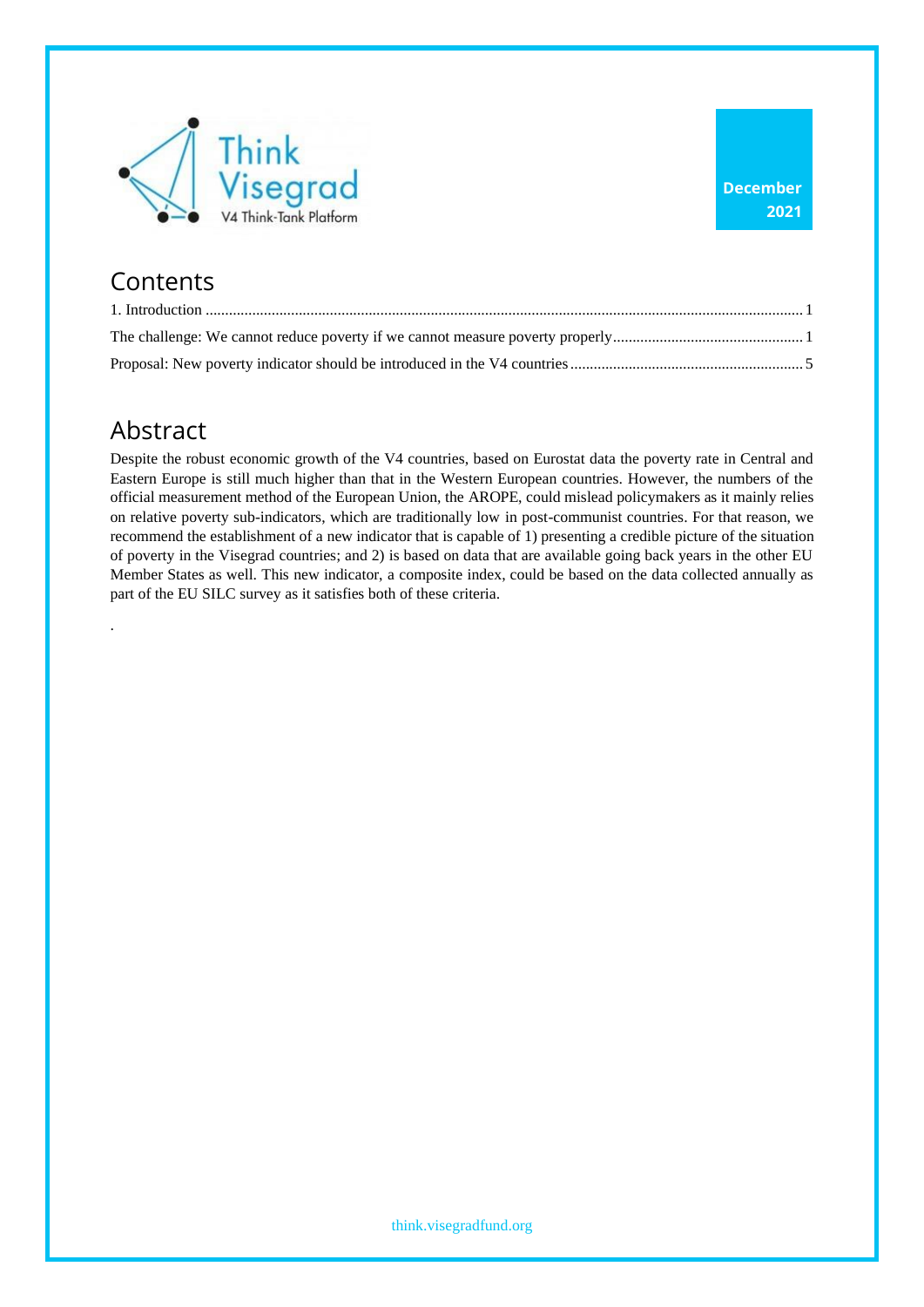

#### <span id="page-2-0"></span>1. Introduction

Even though the economy of the Visegrad countries has expanded spectacularly during the boom of the past years, **Central and Eastern European countries continue to be among the EU's poorest member states**. Slovakia is the 4th, Hungary is the 7th, Poland is the 8th poorest country (measured by GDP per capita adjusted by purchasing power).<sup>1</sup> Even the richest V4 country, Czechia (the 13<sup>th</sup> richest country in the European Union) is less developed than the poorest Western EU Member State, Italy (the  $12<sup>th</sup>$  richest country). If we analyse the poverty rate in these countries, measured by severe material deprivation rate, we can observe that at least 8.7% of the Hungarians and 7.9% of the Slovaks live in poverty<sup>2</sup>. Moreover, 33% of the Hungarians, 29-30% of the Slovaks and Poles, 22% of the Czechs are unable to face unexpected financial expenses<sup>3</sup>.

Moreover, **poverty is not only a problem for the individual affected**. Securing the conditions for a dignified life is also necessary in order to help someone become a productive member of society and to help them not to depend on society. Someone whose deprivation prevents them from learning and educating themselves further, or from taking appropriate jobs, may well waste their active years and will hence also fail to assume their share in

building our common society. **The poverty of individuals holds the entire economy back**: poor people are less productive; their life expectancy is much lower; they are more likely to become inactive or unemployed; and they pay, of course, less taxes. . That is how **the individual problem of poverty becomes a social problem**, how individual fates become social burdens. **That is why reducing poverty is at the same time a moral imperative and our mutual social interest.** 

### <span id="page-2-1"></span>The challenge: We cannot reduce poverty if we cannot measure poverty properly

Even though poverty is one of the key problems in V4 countries, **there is no consensus about the way poverty should be measured**. There are numerous approaches to measuring poverty today. These can be classified into two predominant types: absolute and relative measurement methods.

1. In the case of **absolute measurement methods**, researchers pre-define a threshold separating members of the population considered to be poor. This threshold is most commonly defined on the basis of income level: researchers determine the amount of money per day that should be available to an individual for decent living conditions, and those below this cut-off level are deemed poor. Obviously,

explained/index.php?title=File:Severe\_material\_de privation\_rate,\_2015-2019\_(%25)\_SILC20.png <sup>3</sup> Source: Eurostat, 2019, https://ec.europa.eu/eurostat/statisticsexplained/index.php?title=Material\_deprivation\_sta tistics\_-\_early\_results

<sup>&</sup>lt;sup>1</sup> Source: Eurostat, 2020,

https://ec.europa.eu/eurostat/databrowser/view/sdg\_ 10\_10/default/table?lang=en

<sup>2</sup> Source: Eurostat, 2019,

https://ec.europa.eu/eurostat/statistics-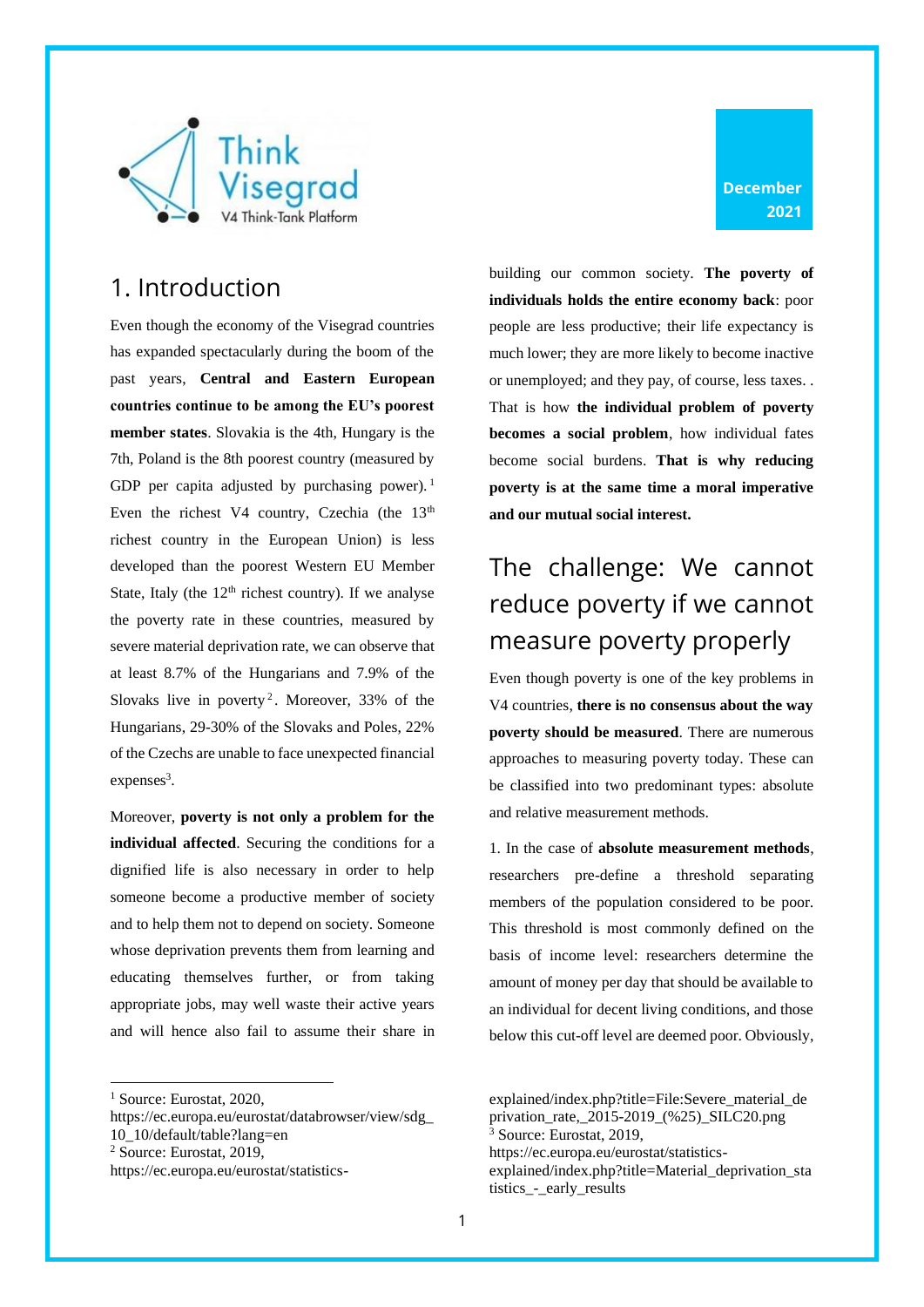

determining the income limit for the poverty line – i.e. defining the **poverty threshold** – poses a methodological problem in itself. The World Bank and the UN, for example, draw the line for **extreme poverty** at incomes below USD 2 and USD 4 per day, respectively.<sup>i</sup>

In more developed countries, like the Visegrad countries, the absolute measure of poverty is calculated on the basis of specific needs that are considered basic human needs by society: it is the absolute minimum amount necessary for adequate food consumption, clothing, shelter and numerous additional day-to-day necessities. The basic needs method was applied, for example, in Hungary to calculate the **'subsistence minimum'** – a concept that dates back more than a century.

A similar logic is behind another, frequently cited absolute measure: the **severe material deprivation** (SMD) **rate** developed by the EU. This rate gauges the proportion of people within the total population who, due to the lack of financial resources, cannot afford at least four of the nine consumption items defined by the EU. The existence or absence of four items out of the nine is indicative of poverty or severe deprivation.<sup>ii</sup>

2. In addition to absolute measures, researchers often rely on **relative poverty indicators.** The starting point is the recognition that it is always relative to another person or other persons (e.g. the majority of society) that people are considered poor. **Accordingly, relative poverty measures generally define the poverty line on the basis of – as a percentage – the average or median disposable income of the total population.**

The EU, for example, applies the **relative income poverty ratio** to express income poverty.<sup>iii</sup> Based on this, people who live in households with disposable incomes below 60 percent of the median income typical for the relevant household type are considered poor. (This metric is calculated by ranking the population of a country by ascending income, and then identifying the income of the person positioned right in the middle of the scale – this will be the median or mean value, and the poverty line is defined at 60% of that value.) The main difference compared to absolute indicators is the ability of relative indicators – including the relative income poverty ratio presented above – to **take into account differences in the level of development of individual countries:** being poor compared to the average obviously means something entirely different in Sweden and in Slovakia. The thresholds, therefore, vary from country to country, and even from year to year in each country.

**Subjective poverty indicators** comprise another category: in contrast to the above, these metrics are **intended to express the respondents' perception of their own poverty.** Although they are 'soft' measures, they play an important role in identifying those who perceive their own living conditions as living in poverty.

**Most European countries measure the level of poverty and social exclusion by an indicator applied by the EU: the AROPE** (*At Risk of Poverty or Social Exclusion*) **rate.**

AROPE consists of three main components (with an indicator assigned to each component): **1. income poverty; 2. material deprivation; and 3. social**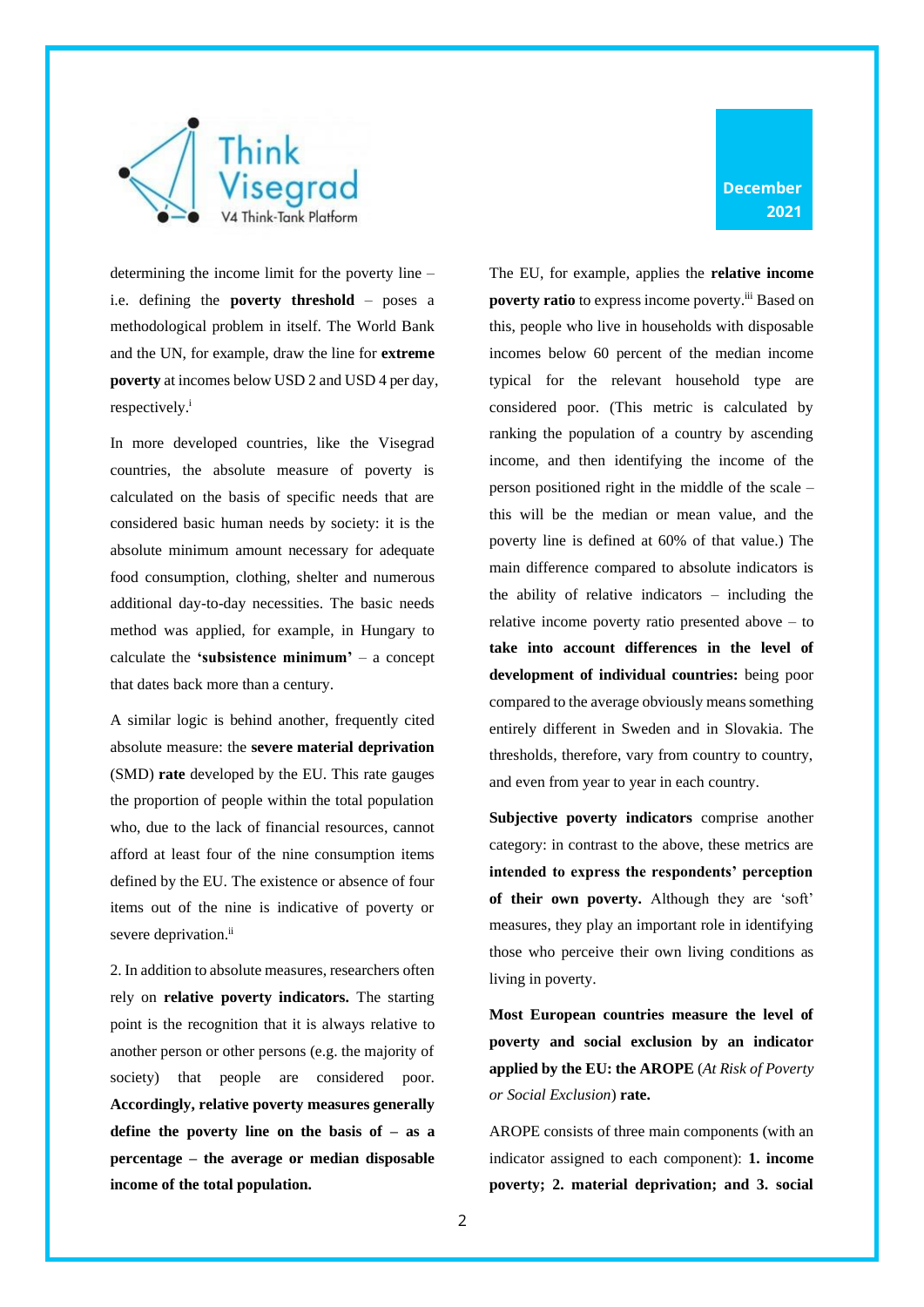

**exclusion.** According to the definition of the EU, individuals are considered to be at risk of poverty or social exclusion if they are affected by at least one of the three indicators referred to above.

We have already discussed the first two indicators applied by the EU: **while the income poverty ratio is a relative indicator, the percentage of people in severe material deprivation is an absolute measure.** These are supplemented by a third indicator, which is designed to measure the level of social exclusion (interpreted by the EU under the same framework as poverty): this is the ratio of individuals **living in a household with a very low work intensity.** To put it simply, this indicator measures the extent to which members of a family are excluded from the labour market for a sustained period. In order to capture this value, the indicator shows the percentage of persons who live in a household where working-age members (ages 18–59) work less than 20% of their total work-time potential compared to the entire population.

Composed of these three dimensions, AROPE is the **only poverty measure that is published on an annual basis in all Member States of the EU; in addition, all countries apply the same methodologyiv for the calculation.** Although it is suitable for long-term, broad-based comparisons, due to the methodological limitations – or even errors – of individual components, this indicator is far from being perfect.

The **main weakness of** the first indicator of AROPE – **income poverty** – **stems from the relative nature of the indicator**, and it is because of this that the indicator's use in understanding – let alone

addressing – real poverty is very limited. The baseline for calculating relative income poverty is the income distribution of the country under review; i.e. whether a person is considered poor or not is largely influenced by the income position of the rest of the population. **For statistical purposes, anyone can get out of or fall into poverty even with a completely unchanged income position simply as a result of a change in the income of the rest of the population.** This distorts the overall picture significantly: if, for example, a severe economic crisis hits the members of society equally, irrespective of their diverse income positions, the poverty ratio may easily remain the same in spite of (or, specifically because of) the fact that the impoverishment affects society as a whole. Or, if the income of the richest segment of society declines significantly because of a new state regulation or an economic bust, the income poverty ratio will improve even though no one has become richer; only the rich became less wealthy. In other words, **defying its name, for all intents and purposes the income poverty ratio measures social disparities rather than poverty.** 

The second component, the severe material deprivation (SMD) rate is a useful, easy-tounderstand measure; however, it can be used for international comparisons only with reservations, mainly because of the oftentimes excessive differences in the level of development of the countries concerned. The EU defines material deprivation through the use of nine consumption items that are far from playing the same role in a person's life: **there is a big difference between**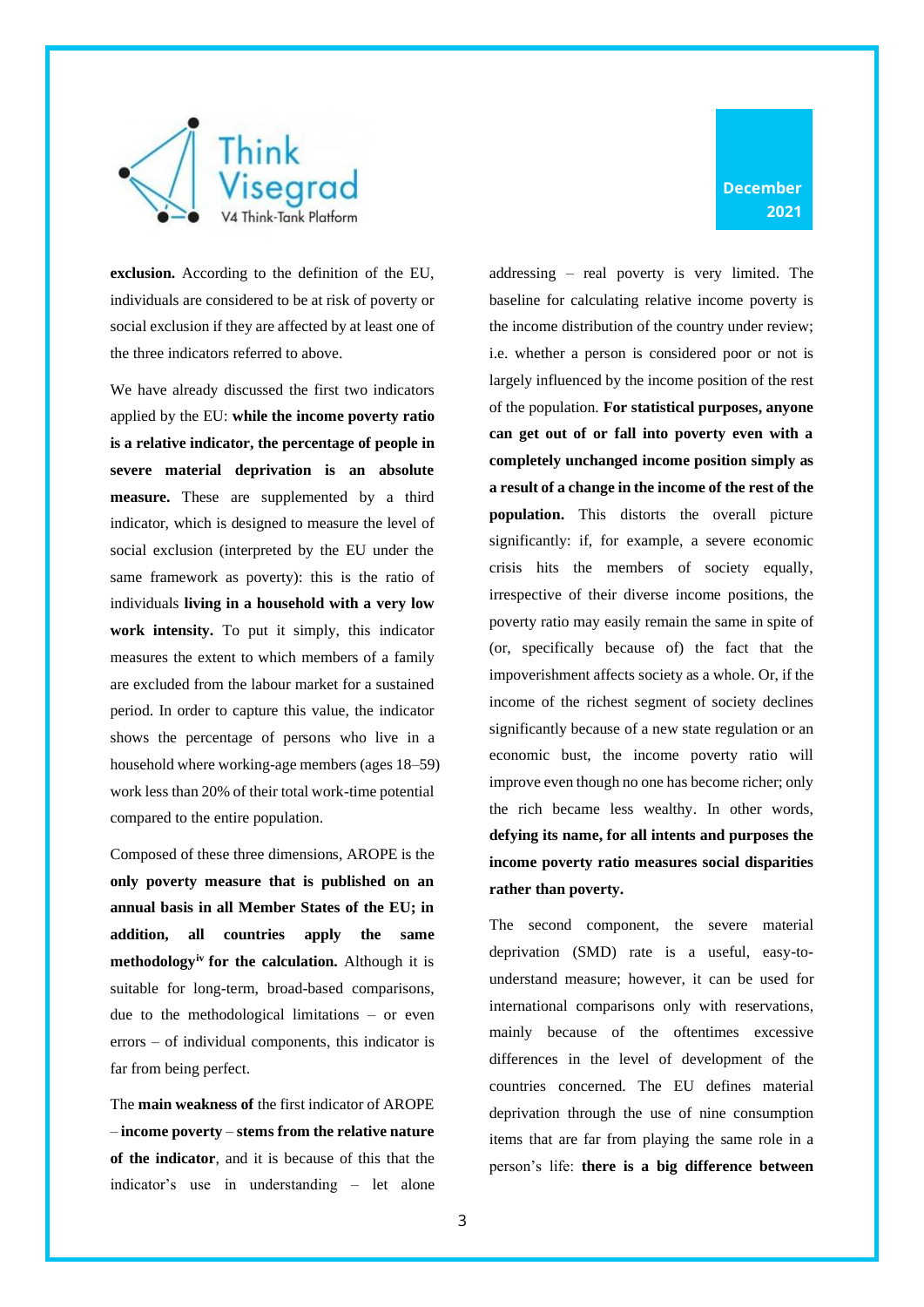



**being unable to go for a holiday and being unable to keep one's home warm due to the scarcity of financial resources.** It poses yet another methodological difficulty to define consumption items that may be equally important 'for all' irrespective of age, household type or cultural differences – items that households actually want to have if they can afford them.<sup>v</sup> It is much easier to work out a 'set of deprivation items' for a single, specific country than for several countries with varying cultures and diverging levels of development.

In summary, this approach to deprivation is overly simplistic. That notwithstanding, it **clearly has the considerable advantage of being able to quantify specific shortages;** thus, its content is evident. For that reason, this indicator is **capable of reflecting** – for a specific individual country – **the real extent of poverty much more accurately than the other two indicators of AROPE.**

The third component of the AROPE indicator measures exclusion from the labour market. The drawback of this component is the fact that **exiting the labour market is only partly related to poverty** – as demonstrated by the extended duration of further education or the example of people living on their wealth and thus not working on a regular basis. The working poor are at the other end of the spectrum: crowds of people in poorly paid jobs or those who work for no compensation at all. Consequently, the measure is a special mixture of labour market outflows due to the loss of a job, the time spent on extended studies and permanent labour market exits made possible by exceptional financial security.

Numerous EU Member States apply, in addition to the established international indicators, a national poverty measure – or even several types of measures – that are more aligned with their own poverty profile. In any event, at this time AROPE is considered to be the 'official' poverty indicator in all Visegrad countries – as in most Member States of the EU. However, the problem with this is the fact that **poverty in the Visegrad countries – as captured by AROPE – is overall significantly biased; consequently, policy solutions using AROPE as a point of reference will fail to reduce poverty efficiently.** Based on the methodology of the EU, the rate of poverty, for example, in Hungary is actually lower than in Luxembourg, Sweden, Austria or the Netherlands. **That is because, despite its name, the AROPE indicator does not really capture poverty but inequalities.**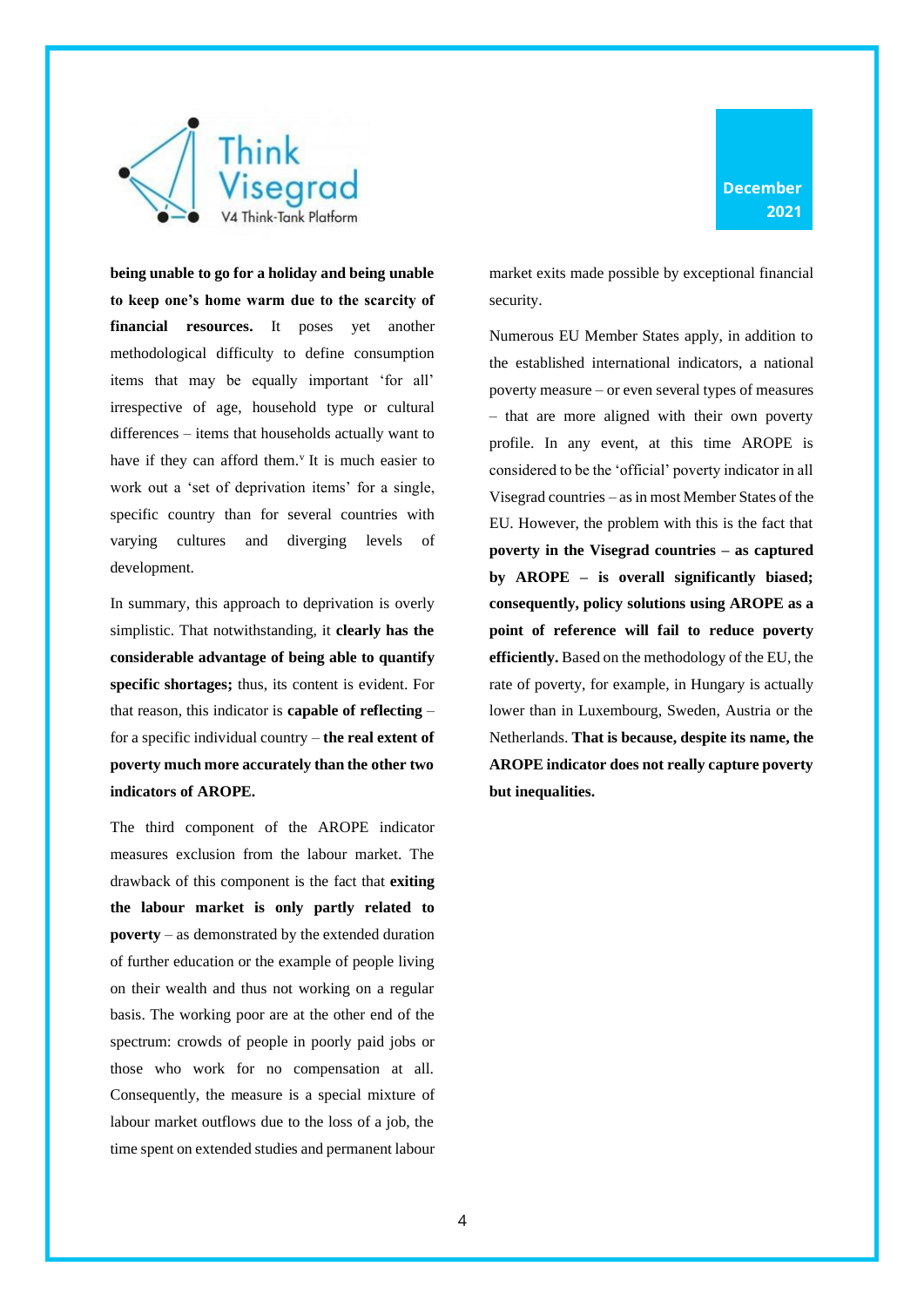

### <span id="page-6-0"></span>Proposal: New poverty indicator should be introduced in the V4 countries

As we described above, **the most accepted indicators used to measure poverty today are unsuited for capturing the actual pervasiveness of the phenomenon in society.** This methodological difficulty impedes both the efforts at capturing the real impact of poverty as well as our understanding of the underlying dynamics.

Therefore, **we need a new indicator** that is capable of 1) **presenting a credible picture of the situation of poverty in the Visegrad countries**; and 2) is **based on data that are available going back years in the other EU Member States as well**.

This new indicator could be based on the data collected annually as part of the EU SILC survey as it satisfies both of these criteria. A **composite index** is, therefore, recommended for the V4 countries that is made up of five constitutive elements:

> 1. The **disposable income** of the given household (the question of whether this figure approaches the prevailing level of the existential minimum).

> 2. The ability of the given household to **heat their own family home**.

> 3. The ability of the given household to **nourish every member of the household with meat, fish, or their**

**December 2021**

**vegetarian equivalents** at least **every other day**.

4. The ability of the given household to **cover unexpected and extraordinary expenses**.

5. Does the individual **have two good pairs of shoes**.

If we capture a **deficiency in the case of any of the five elements**, then the household is considered to be at **risk of poverty**. In the event of **two to three problem areas** that apply at the same time, the household is considered **poor**. **If four or five problems apply, then it is considered to be extremely poor.** 

#### \*\*\*

Overall, we should note that poverty is a complex phenomenon that determines every vital aspect of an individual's path through life. The main issue with respect to poverty is not an individual's disposable income but the lack of the skills they need for a life in dignity and agency in the pursuit of opportunities. Poverty is not merely about the lack of resources at one's disposal, the concept also extends to the lifestyle that this deprivation gives rise to, which limits those affected by poverty in many areas of life, from the labour market over healthcare, housing and the extensiveness of their social contacts all the way to child-rearing or mental health. That is why neither the diagnosis nor its solution can be limited to the problem of social transfers or the financial instruments available to an individual. When it comes to tackling poverty, the goal is not to treat the symptoms but to help people find a way out of the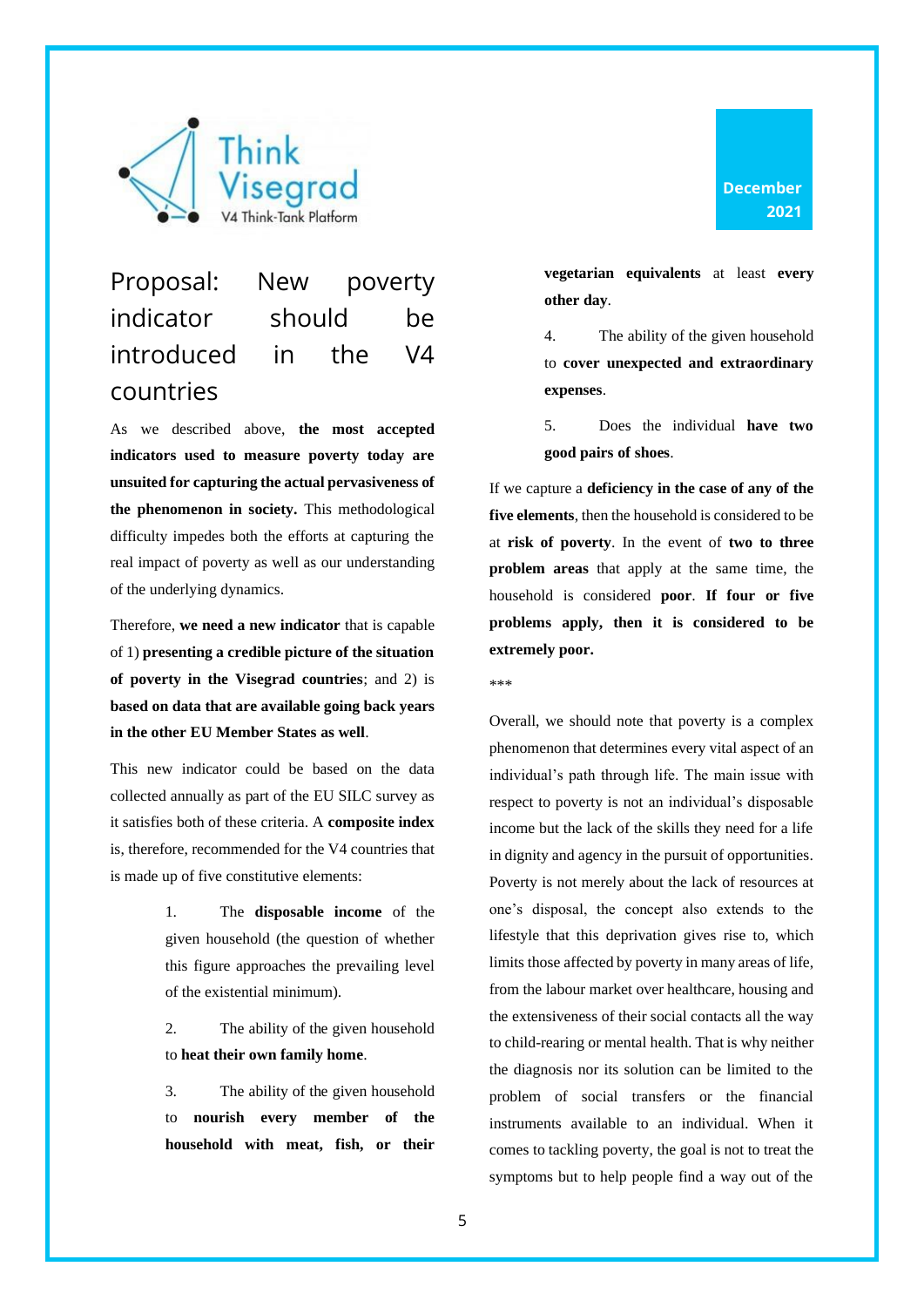

poverty trap, to provide them with skills and abilities. Deprivation can only be effectively dealt with through public measures that are comprehensive and directed at several policy areas at the same time; even though it is true that the process necessarily involves interventions targeted at the distribution of income within society, these are by no means sufficient. Once we have managed to ensure that all Europeans have the minimum income at their disposal that they need for a decent life, we are immediately confronted with the next major issue: what kind of skills and abilities and real opportunities they have access to as a result. However, **before governments start implementing any policy measures** which aims at reducing poverty, **they should be aware of the fact that poverty is not properly measured to enable effective tackling of the problem**. I**ntroducing a new poverty indicator that better reflects the realities of the Visegrad countries is a must before any further steps.**

**December 2021**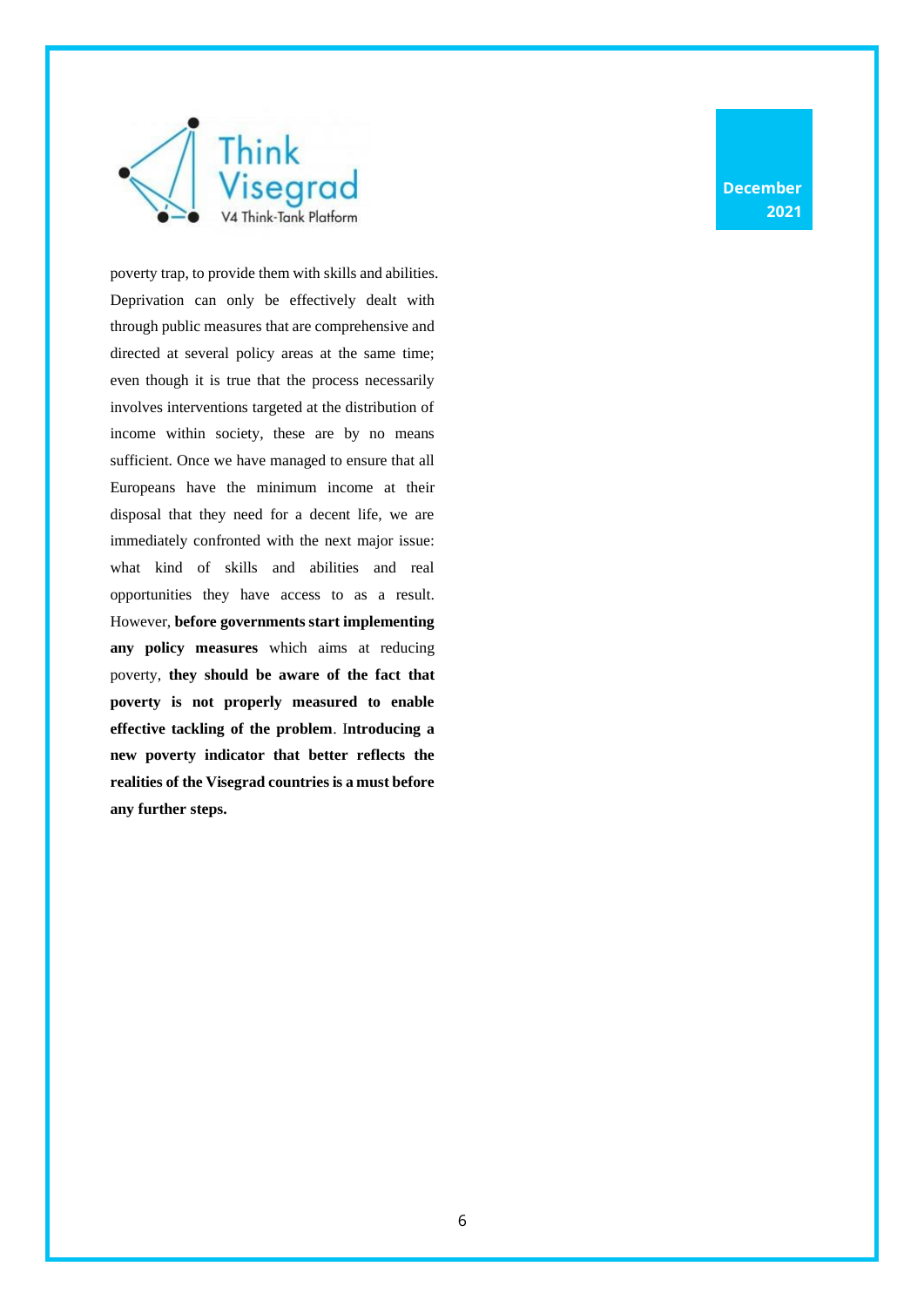

## **About the author**

**Tamáš Boros:** Director at Equilibrium Institute, one of Hungary's top think tanks. Co-Founder of Policy Solutions. Member of the Scientific Council of the Foundation for European Progressive Studies (FEPS). Previously worked as a specialist in EU communications for the European Commission and the Hungarian Ministry of Foreign Affairs. Also served as the director of the Pillar Foundation, a non-profit organization promoting European values, for four years.

ii These items are the following: 1) mortgage or rent arrears; 2) lack of adequate heating; 3) no cover for unexpected financial expenses; 4) unable to consume a meal with meat, fish or a protein equivalent every second day; 5) can not afford one week annual holiday away from home; 6) can not afford a car due to the lack of financial resources; 7) no washing machine due to the lack of financial resources; 8) no colour television due to the lack of financial resources; 9) no telephone due to the lack of financial resources. Those who cannot afford at least three of the above items due to a lack of financial resources are considered to be deprived, and they will be classified into the severe deprivation category if 4 of the above statements apply to them.

iii The ratio of people with less than 60 percent of the median household equalised income (calculated by OECD2 consumption unit) compared to the entire population. (The OECD2 consumption unit is OECD's standardised method to express the different needs entailed by the various household sizes. In this standard, the first adult





This policy paper was produced within the Think Visegrad in Brussels Fellowship programme.

Think Visegrad – V4 Think Tank Platform is a **network for structured dialog** on issues of strategic regional importance. The network analyses key issues for the Visegrad Group, and provides recommendations to the governments of V4 countries, the annual presidencies of the group, and the International Visegrad Fund.

For more information about Think Visegrad and its members visit [www.thinkvisegrad.org](http://www.thinkvisegrad.org/) .

*The European Commission support for the production of this publication*  does not constitute an endorsement of the contents which reflects the *views only of the authors, and the Commission cannot be held responsible for any use which may be made of the information contained therein.*



Co-funded by the **Europe for Citizens Programme** of the European Union

<sup>i</sup> See Sustainable Development Goals (SDG), [https://unstats.un.org/sdgs/report/2021/#sdg-goals,](https://unstats.un.org/sdgs/report/2021/#sdg-goals) an[d https://unstats.un.org/sdgs/](https://unstats.un.org/sdgs/)